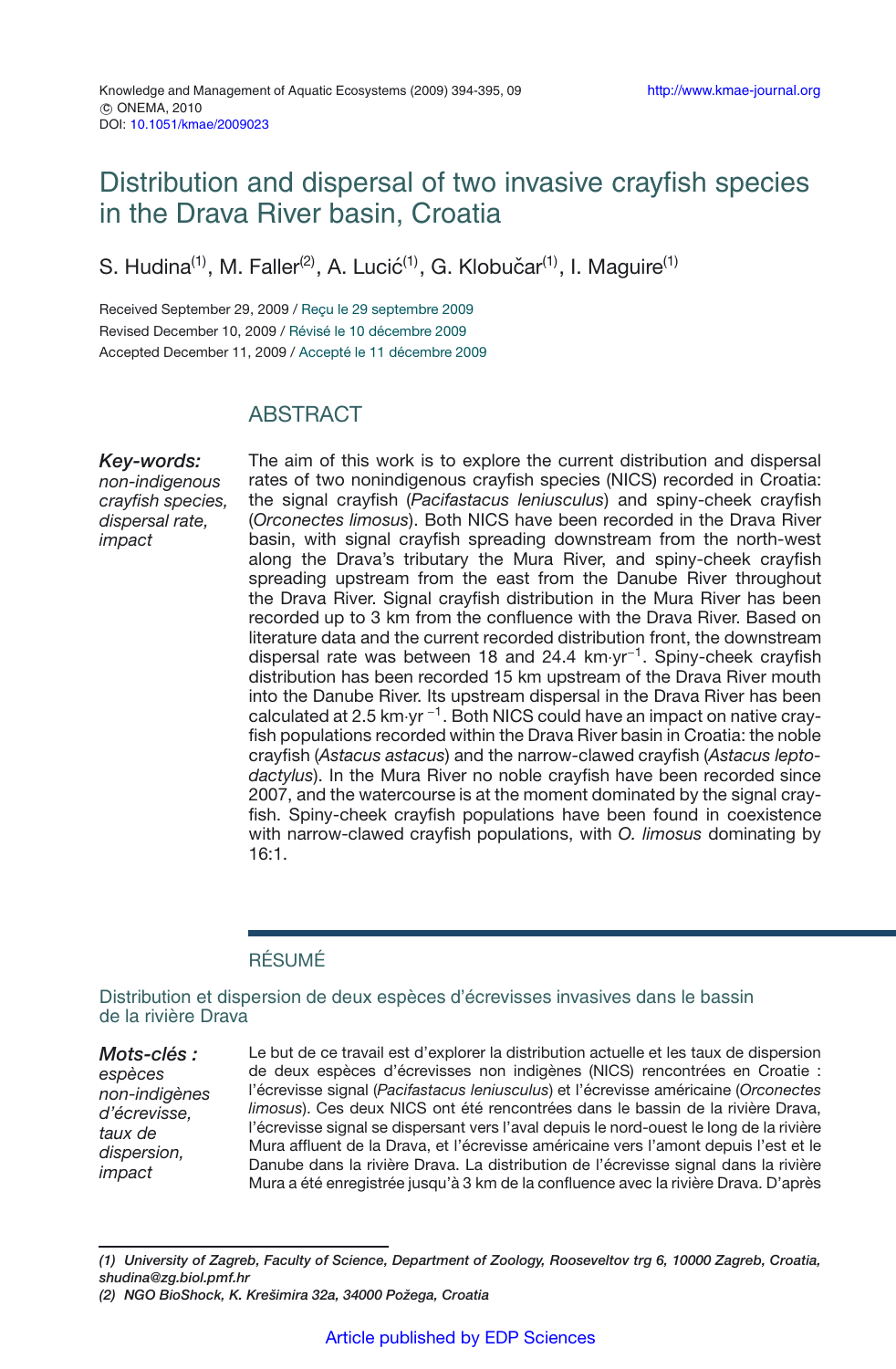les données de la littérature et le front de répartition observé ici, la vitesse de dispersion vers l'aval est de 18 à 24,4 km·an−1. L'écrevisse américaine est présente à 15 km en amont de l'embouchure de la rivière Drava dans le Danube. Sa dispersion vers l'amont dans la rivière Drava est estimée à 2,5 km·an−1. Ces deux NICS peuvent avoir un impact sur les populations d'écrevisses indigènes présentes dans le bassin de la rivière Drava en Croatie : l'écrevisse à pattes rouges (*Astacus astacus*) et l'écrevisse à pattes grêles (*Astacus leptodactylus*). Dans la rivière Mura, aucune écrevisse à pattes rouges n'a été vue depuis 2007 et l'écrevisse signal prédomine dans le cours d'eau aujourd'hui. Les populations d'écrevisse américaine sont trouvées en cohabitation avec les populations d'écrevisse à pattes grêles avec *O. limosus* dominant dans un rapport de 16:1.

## INTRODUCTION

Biological invasions are well recognized as one of the most significant components of humaninduced environmental change (Sala *et al.*, [2000](#page-10-0)), with invasive alien species (IAS) considered the second leading factor of biodiversity loss, after habitat destruction (Lodge *et al.*, [2000](#page-9-0)). Inland waters are especially vulnerable to biological invasions as they are subject to extensive and growing unintentional and intentional releases of organisms (Lodge *et al.*, [1998](#page-9-1); Ricciardi, [2001\)](#page-10-1). The vulnerability of inland waters to biological invasions can result in complete domination of waterscapes in certain regions by IAS, such as water hyacinth or the red swamp crayfish (*Procambarus clarkii*) in several water bodies of southern Europe (Holdich and Pöckl, [2007\)](#page-9-2).

Throughout history, various crayfish species have often been introduced outside their native ranges. According to Hobbs *et al.* [\(1989\)](#page-9-3), transcontinental or interstate translocations include a relatively small number of crayfish species (around 20), but a large number of introductions. The introduction and cultivation of non-indigenous freshwater crayfish in Europe is increasing, so today the majority of European countries have at least one NICS introduced (Holdich, [2002\)](#page-9-4).

NICS spread has a devastating impact on populations of indigenous crayfish species (ICS), which disappear in the contact zones, mainly as a consequence of crayfish plague and competition (*e.g.* Pöckl, [1999](#page-10-2); Machino *et al.*, [2004](#page-9-5)). Crayfish represent important components of freshwater food webs, both in terms of biomass and ecosystem functioning, due to their large size and relatively long life span, omnivorous feeding habits, and their role in ecosystem engineering (Lodge *et al.*, [1994](#page-9-6); Usio and Townsend, [2002;](#page-10-3) Statzner *et al.*, [2003\)](#page-10-4). Therefore, non-indigenous crayfish can have a profound impact on the ecosystem they invade.

As of 2008, six freshwater crayfish species are known to exist in Croatia: four native and two non-indigenous crayfish species. Three out of four native species, namely the noble crayfish (*Astacus astacus*), the stone crayfish (*Austropotamobius torrentium*) and the whiteclawed crayfish (*Austropotamobius pallipes*) are protected at national and international levels (Narodne novine 70/05 and 139/08; Bern Convention Appendix III). Appendix III of the Bern convention lists *A. torrentium* and *A. pallipes* as species that require the setting up of special areas of conservation for their protection (Souty-Grosset *et al.*, [2006](#page-10-5)). Of the invasive crayfish species, spiny-cheek crayfish (*Orconectes limosus*) and signal crayfish (*Pacifastacus leniusculus*) are known to be present in Croatia. Both species were recorded in the rivers belonging to the Black Sea drainage system (Maguire and Klobučar, [2003;](#page-9-7) Maguire and Gottstein-Matočec, [2004;](#page-9-8) Maguire *et al.*, [2008](#page-9-9)). Specifically, both NICS were recorded in the Drava River basin in Croatia, with signal crayfish spreading downstream from the north-west along Drava's tributary, the Mura River, and spiny-cheek crayfish spreading upstream from the south-east from the Drava River mouth near Osijek in addition to its downstream dispersal through the Danube River.

The aim of this work is to explore the current distribution of the two invasive species, and to estimate their dispersal speed, based on recent fieldwork and literature data. Estimation of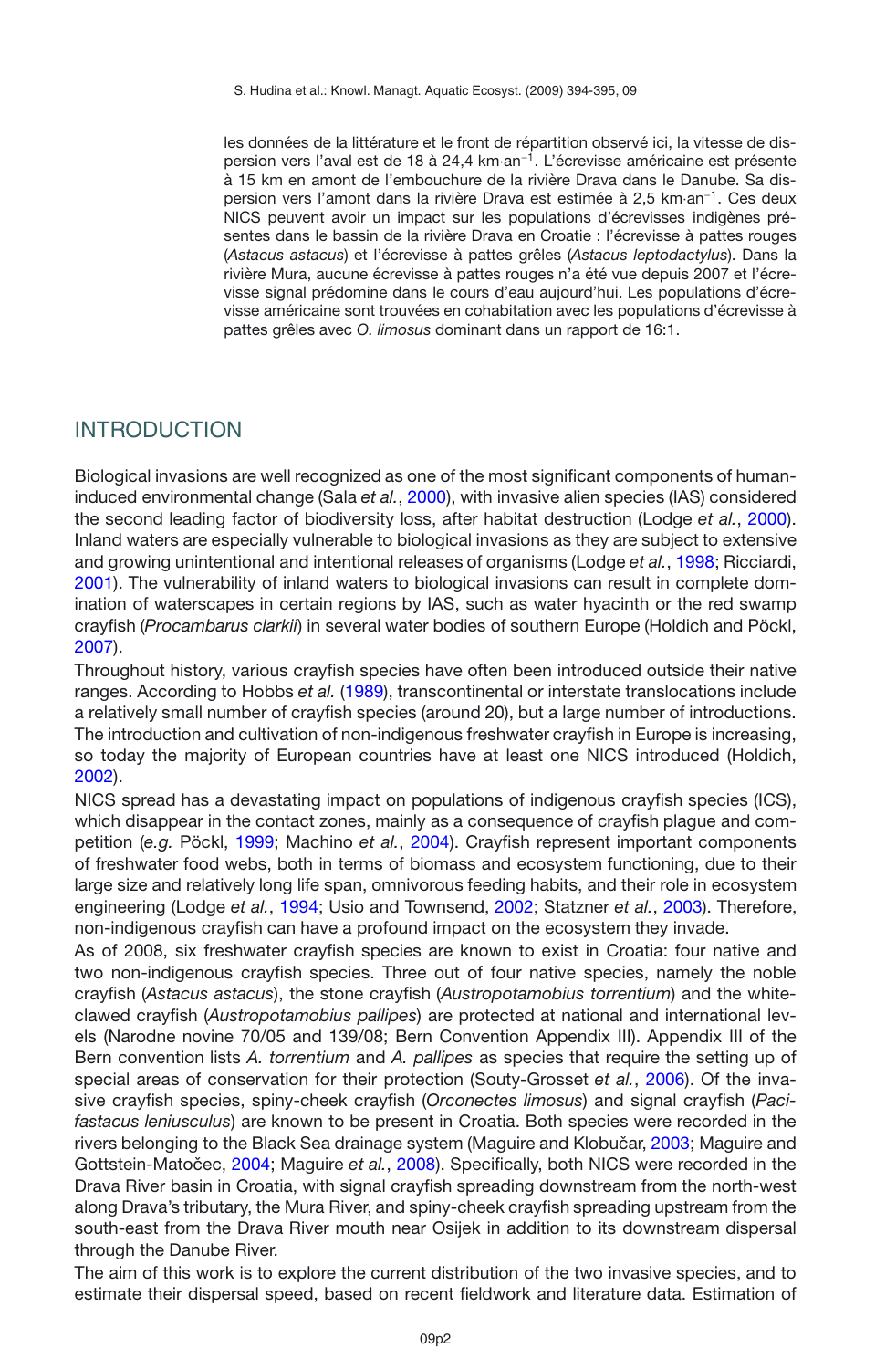dispersal includes the estimation of encounter area and encounter time of the signal crayfish and the spiny-cheek crayfish within the Drava River. These data constitute important information for any future invasive species management activities.

# MATERIALS AND METHODS

### *> STUDY AREA*

The Drava River is the fourth largest and longest tributary of the Danube River. Its source is located in Italy, from where it drains the Southern side of the Alps to the Danube River and the Black Sea. This 719-km-long river flows through Austria, Slovenia, Croatia and Hungary. Between the two latter countries (Croatia and Hungary), it forms the border, while its mouth into the Danube River is located in Croatia near Osijek. The Mura River is a tributary of the Drava, and subsequently the Danube. Its total length is 465 km, of which 295 km is located in Austria, 98 km is in Slovenia and the rest forms the border between Croatia and Hungary (75 km).

The Drava River has been severely impacted by the construction of hydropower plants. Along the upper reaches, above the Donja Dubrava impoundment in Croatia (up to rkm 254), more than 20 dams have been constructed. Also, as in the majority of European rivers, the lower Drava reaches have been considerably regulated with embankments and channels. In spite of these changes, natural habitats along the middle and lower reaches of the river host unique assemblages, as well as several endemic species, of flora and fauna. Therefore, initiatives have been taken to establish a Transboundary Biosphere Reserve (WWF, [2009](#page-10-6)) along the Drava, the Danube and the Mura rivers involving all countries sharing the river basin.

In the Drava River basin in Croatia two native crayfish species have been recorded: the noble crayfish (*A. astacus*) and the narrow-clawed crayfish (*A. leptodactylus*) (Maguire and Gottstein-Matočec, [2004\)](#page-9-8). The noble crayfish populations are more numerous in the upper reaches of the Drava River in Croatia, while the narrow-clawed crayfish occurs in the lower reaches near its confluence with the Danube River.

### *> RESEARCH METHODS*

Research comprised of literature and fieldwork data gathering. Literature data gathering included data from neighboring countries in the region, namely Slovenia, Serbia and Hungary (Pöckl, [1999](#page-10-2); Bertok *et al.*, [2003](#page-9-10); Puky *et al.*, [2005](#page-10-7); Govedič, [2006;](#page-9-11) Govedič *et al.*, [2007;](#page-9-12) Pavlovič et al., [2006;](#page-10-8) Puky and Schád, [2006](#page-10-10); Veenvliet, 2006), as the presence of NICS in Croatia is mainly the consequence of their dispersal through large rivers of the region.

Fieldwork was performed along the Drava River catchment from September 2007 to August 2009. Sampling encompassed the rivers Drava and Mura, their small tributaries and side channels, as well as nearby ponds. Altogether, 160 sites in the Mura River were analyzed, 46 sites in the Drava River, 10 sites in the Danube River, 4 channels adjacent to these rivers and 2 ponds (Table [I\)](#page-3-0).

Sampling consisted of hand search and the use of baited LiNi traps (Westman *et al.*, [1978](#page-10-11)). In the Danube, the Drava and the Mura rivers and their adjacent channels and ponds, traps were exposed along the shore. Additionally, some sampling in the Drava River was performed by exposing traps in the middle of the watercourse. LiNi traps were positioned from the boat (three sampling occasions on the Mura River, three sampling occasions on the Drava River) or from the shore. During fieldwork by boat, traps were exposed at approximately 250-m intervals and left overnight. During the fieldwork from the land, traps were set more densely at approximately 25-m intervals and examined for 1–4 nights. All captured NICS were sexed, weighed, their morphometrical characteristics measured and taken to the laboratory for further analyses. Native species were sexed, weighed and measured and released at the same location where they were caught.

Graphical presentations of species distribution range were done using ArcGIS 9.1 software.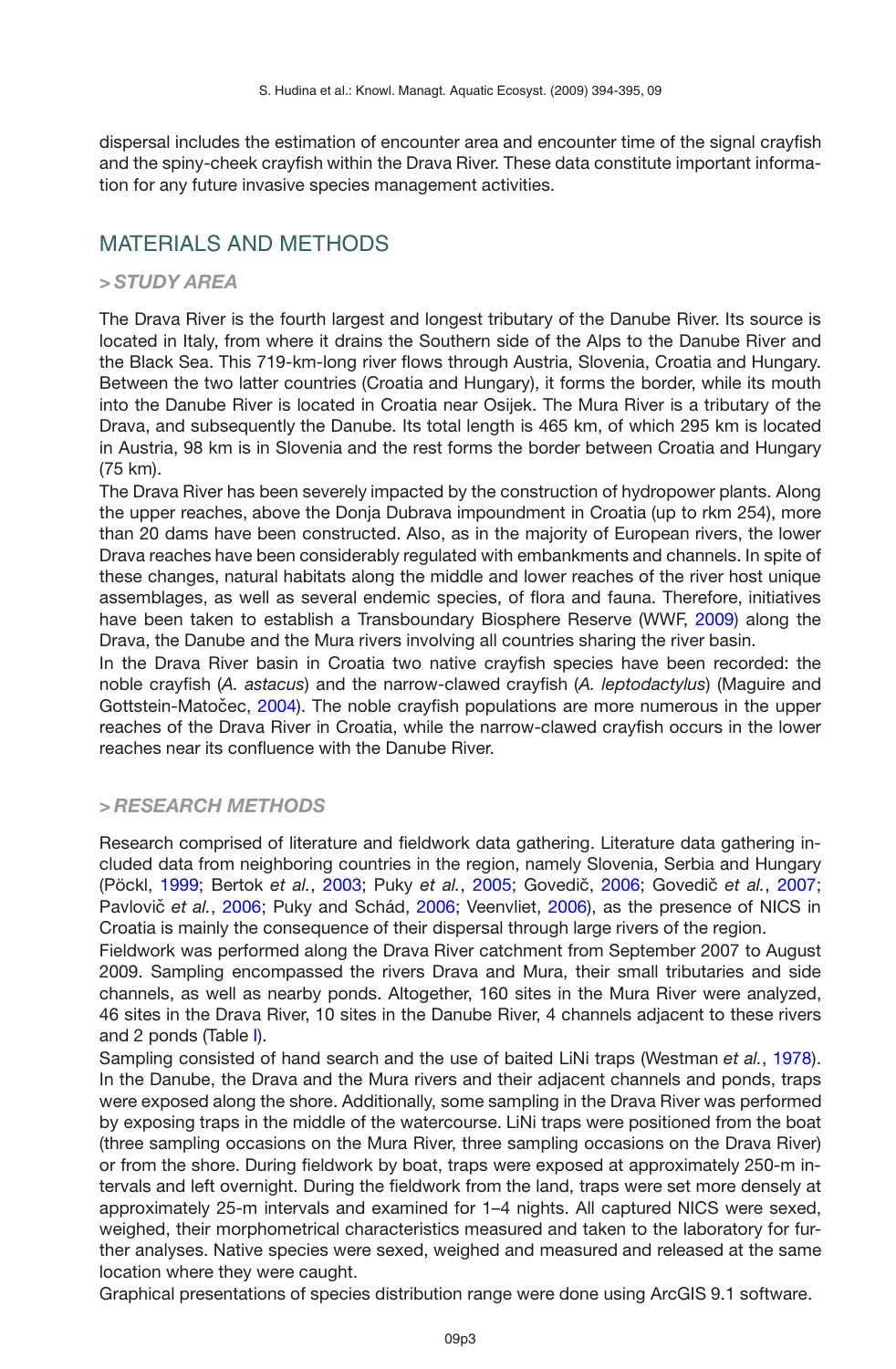### <span id="page-3-0"></span>*Table I*

*Examined localities and number of sampled sites.*

Tableau I

Les localités étudiées et le nombre de sites échantillonnés.

| <b>Watercourse/Locality</b> | Type        | No. of examined sites |  |
|-----------------------------|-------------|-----------------------|--|
| <b>Mura</b>                 | River       | 160                   |  |
| <b>Trnava</b>               | Channel     |                       |  |
| <b>Palinovec</b>            | Pond        |                       |  |
| Goričan                     | Pond        | 1                     |  |
| <b>Drava</b>                | River       | 46                    |  |
| Renovo                      | Channel     | Entire channel        |  |
| <b>Drava Otok</b>           | Old meander |                       |  |
| Donja Dubrava               | Channel     |                       |  |
| <b>Danube</b>               | River       | 10                    |  |

# RESULTS

### *> SPINY-CHEEK CRAYFISH (***ORCONECTES LIMOSUS)**

O. limosus was first recorded in Croatia in [2003](#page-9-7) (Maguire and Klobučar, 2003; Maguire and Gottstein-Matočec, [2004\)](#page-9-8) in the Nature Park Kopački rit, where it spread from the Hungarian section of the Danube River. Since 2003 it has been found at several sites along the Danube River and its tributaries or adjacent channels (Figure [1\)](#page-4-0). The presence of *O. limosus* in the Hungarian and Serbian parts of the Danube River was confirmed in several studies (Karaman and Machino, [2004](#page-9-13); Puky *et al.*, [2005;](#page-10-7) Pavlovič *et al.*, [2006;](#page-10-8) Puky and Schad, [2006](#page-10-9)), some of which have emphasized the fast colonization rate of this species in its downstream migration along the Danube River (13–16 km·yr−1; Puky and Schad, [2006\)](#page-10-9).

In Serbia, the spiny-cheek crayfish was recorded in 2002 in the Danube River near Apatin, which is only 10 km upstream of the locality of the first record in Croatia. In 2003, it was found near the town of Novi Sad (Serbia), around 130 km downstream of the first record site in Croatia (Karaman and Machino, [2004](#page-9-13)). In Romania, the most downstream record (year 2008) is the locality Berzasca, while in the leselnița locality (961 rkm) only *A. leptodactylus* was found (Pârvulescu *et al.*, [2009](#page-10-12)). Additionally, spiny-cheek crayfish has been found in the Tisza River and its tributaries (Sallai and Puky, 2008 cited in Pârvulescu *et al.*, [2009](#page-10-12)), meaning that invasion has spread to additional large river systems. When all distribution data are taken into account, the average speed of the downstream spread is 50 km·yr−1, while the overall dispersal speed between Budapest and Berzasca is 30 km·yr−<sup>1</sup> (Table [II\)](#page-5-0). On average, the downstream dispersal rate is lowest in Hungary (12 km·yr−1), higher in Romania (48 km·yr−1) and highest in Croatia and Serbia (84 km·yr−1).

In 2008, *O. limosus* was recorded in the Drava River, where it is spreading upstream from the Danube River. The mouth of the Drava River into the Danube River is less than 10 km downstream of the first record of spiny-cheek crayfish in Croatia; hence, it can be assumed that *O. limosus* reached the Drava River in the year 2003. Taking into account its current distribution front in the Drava River, which is 15 km upstream of the confluence with the Danube, the rate of upstream dispersal is less than 2.5 km⋅yr<sup>-1</sup>.

During the study period, populations of native narrow-clawed crayfish (*A. leptodactylus*) were recorded in the Drava River and the Danube River (Figure [1\)](#page-4-0). Both rivers represent the natural distribution range of *A. leptodactylus*. However, narrow-clawed crayfish were recorded in a lower number of sites than the invasive spiny-cheek crayfish. In the Drava River, species were found in mixed populations, which were dominated by *O. limosus*. In the Drava River, the ratio of CPUE between invasive and native species was 16:1 (Table [III\)](#page-5-1).

The calculations of NICS encounter area and time of encounter were based upon the assumption that species will continue to colonize the Drava River at the same dispersal rates.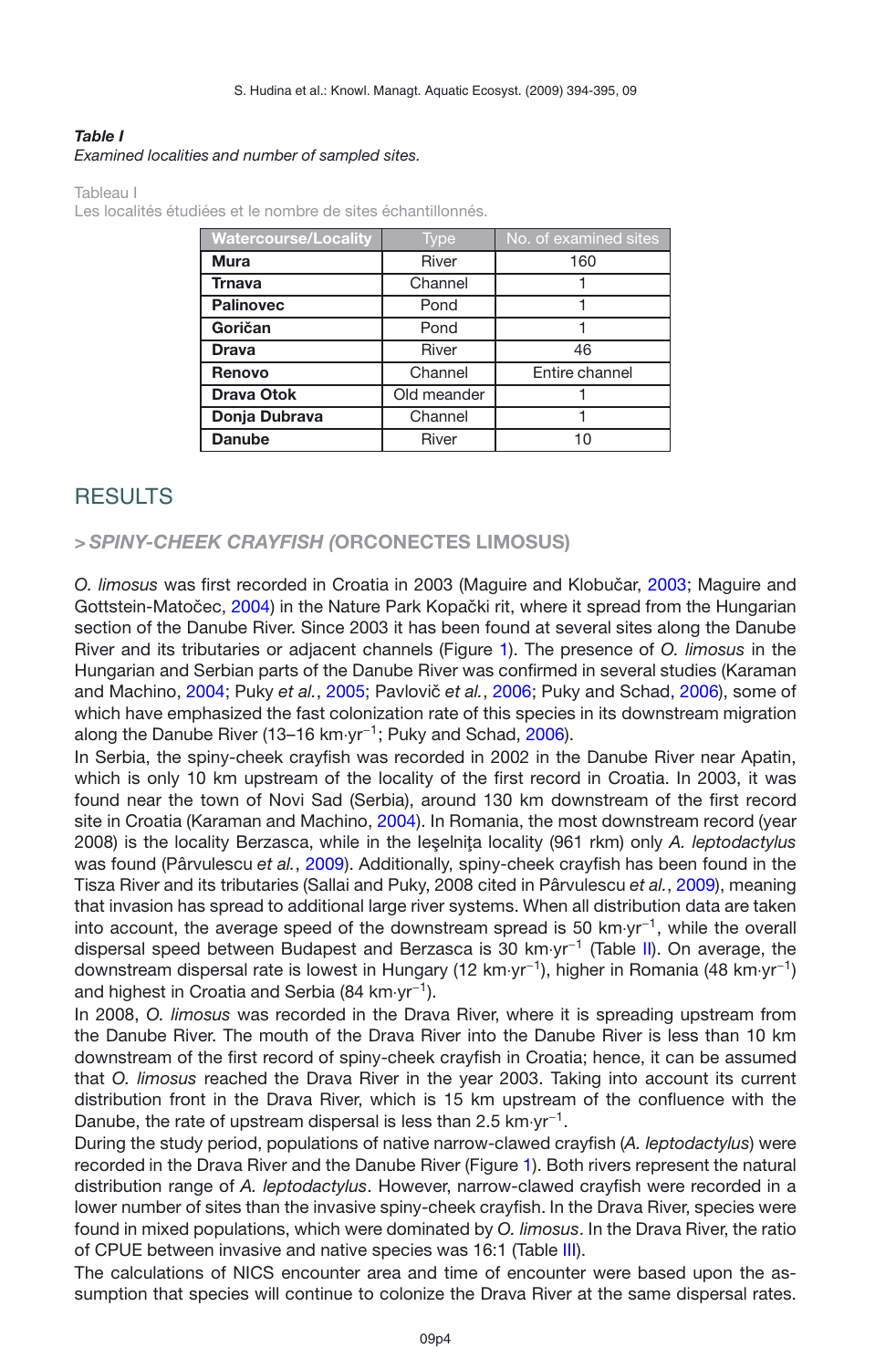

### <span id="page-4-0"></span>*Figure 1*

*Distribution of the invasive signal crayfish and the native noble crayfish in the Drava and the Mura rivers, and distribution of the invasive spiny-cheek crayfish and the native narrow-clawed crayfish in the Drava and the Danube rivers.*

#### Figure 1

Distribution de l'écrevisse signal invasive et de l'écrevisse à pattes rouges indigène dans les rivières Drava et Mura et distribution de l'écrevisse américaine invasive et de l'écrevisse à pattes grêles indigène dans la rivière Drava et le Danube.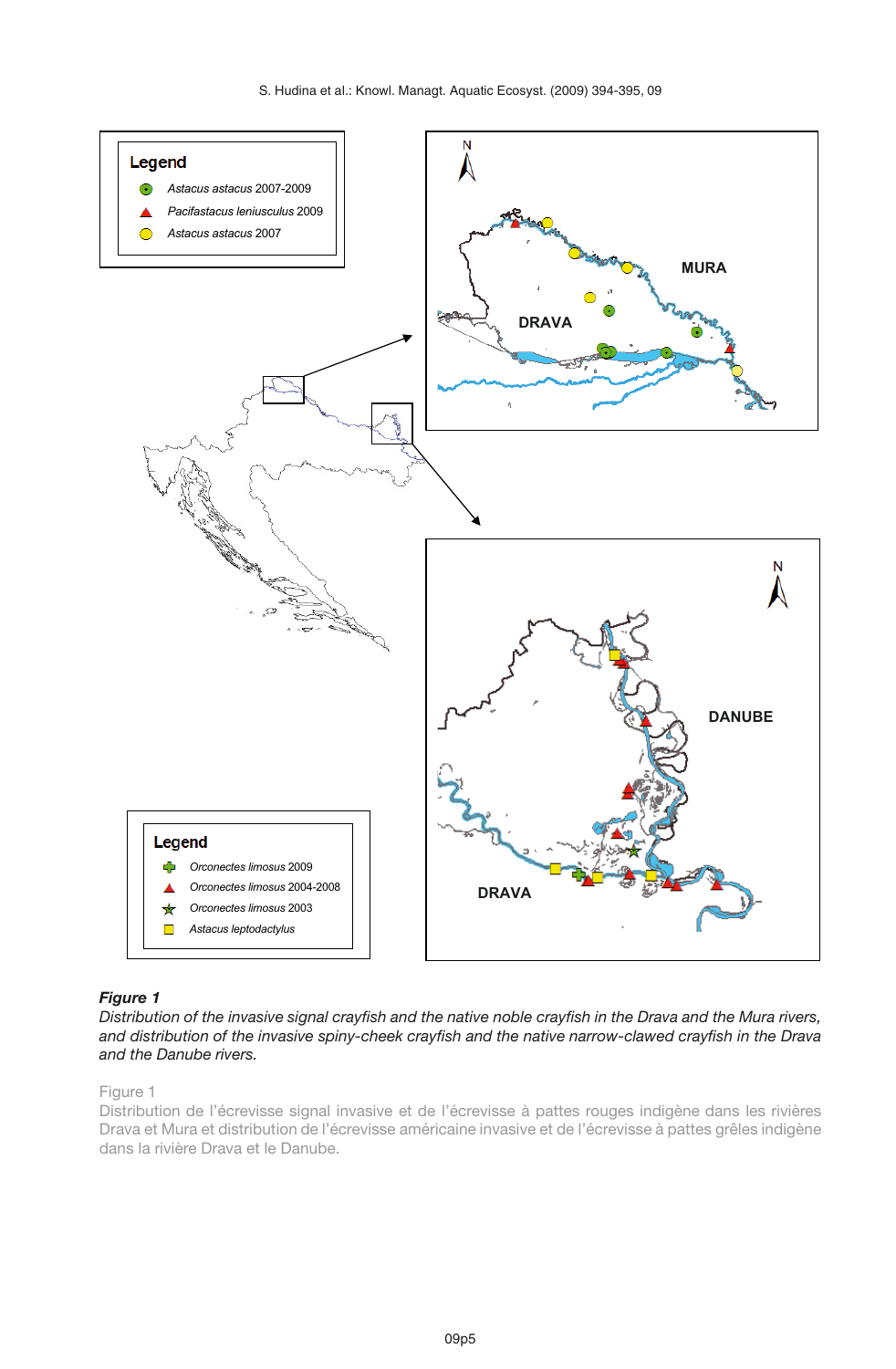### <span id="page-5-0"></span>*Table II Overview of distribution data for spiny-cheek crayfish along the Danube River.*

Tableau II

Bilan des données de distribution de l'écrevisse américaine dans le Danube.

| Year | Year        | Danube    | km          | $\Delta$ years | $\Delta$ km | km·yr <sup>-1</sup> | Average    | Locality        | Country |
|------|-------------|-----------|-------------|----------------|-------------|---------------------|------------|-----------------|---------|
|      |             | kilometer |             |                |             |                     | per region |                 |         |
| 1985 | $\mathbf 0$ | 1653      | $\mathbf 0$ |                |             |                     |            | <b>Budapest</b> | Hungary |
| 1991 | 6           | 1563      | 90          | 6              | 90          | 15                  |            | Dunaföldvár     | Hungary |
| 1998 | 13          | 1481      | 172         | 7              | 82          | 12                  | 12         | Gemenc          | Hungary |
| 2001 | 16          | 1450      | 203         | 3              | 31          | 10                  |            | Mohacs          | Hungary |
| 2002 | 17          | 1400      | 253         |                | 50          | 50                  |            | Prigrevica      | Serbia  |
| 2003 | 18          | 1388      | 265         |                | 62          | 62                  | 84         | Kopački rit     | Croatia |
| 2003 | 18          | 1260      | 393         |                | 140         | 140                 |            | Novi Sad        | Serbia  |
| 2008 | 23          | 961       | 692         | 5              | 299         | 60                  | 60         | Berzasca        | Romania |

#### <span id="page-5-1"></span>*Table III*

#### *CPUE in mixed populations of* O. limosus *and* A. leptodactylus *in the Drava River.*

Tableau III

CPUE dans les populations mixtes d'*O. limosus* et *A. leptodactylus* dans la rivière Drava.

| Location             | Date           | CPUE (individuals/trap/night) | CPUE (individuals/trap/night) |
|----------------------|----------------|-------------------------------|-------------------------------|
|                      |                | Orconectes limosus            | Astacus leptodactylus         |
| Drava Sarvaš (mouth) | October 2008   | 1.97                          | 0.123                         |
| <b>Renovo Drava</b>  | October 2008   | 4.17                          | 0.042                         |
| Renovo channel       | October 2008   | 5.95                          | 0.009                         |
| Renovo channel       | September 2009 | 1.10                          | 0.02                          |
| Nemetin Drava        | September 2009 | 0.11                          |                               |
| Nemetin channel      | September 2009 | 0.22                          |                               |

This suggests that signal crayfish would colonize a higher proportion of the Drava River, downstream of the Mura River mouth (rkm 236.7). The calculated encounter area would be 50 km from the Drava River mouth (into the Danube River), near the town of Belišce, and it ´ would take 10 years for the two species to meet.

### *> SIGNAL CRAYFISH (***PACIFASTACUS LENIUSCULUS)**

The first record of the signal crayfish in Croatia dates from 2008 (Maguire *et al.*, [2008\)](#page-9-9). Until now, signal crayfish records in Croatia have been found only in the Mura River, where it is spreading downstream toward the confluence with the Drava River. In the extensive fieldwork performed during seven trapping events, signal crayfish distribution was recorded up to 3 km upstream of the river mouth (into the Drava River) (Figure [1\)](#page-4-0), which is almost the whole Mura River length in Croatia (75 km).

The first and the most upstream record of *P. leniusculus* in the Slovenian part of the Mura River dates from [2003](#page-9-10) (Bertok et al., 2003; Govedič, [2006](#page-10-10); Veenvliet, 2006). In 2006 it was recorded downstream as far as the confluence with the Ščavnica River (Govedič, [2006\)](#page-9-11), which is located one kilometer from the Croatian-Slovenian border. Taking into account the current recorded distribution limit and the most downstream record in Slovenia (river Ščavnica), downstream dispersal has been calculated at 18 km·yr−1. If the most upstream record in Slovenia (Slovenian-Austrian border) from 2003 is taken into account (Govedič, [2006](#page-9-11)) this rate increases to 24.4 km⋅yr<sup>−1</sup>. When compared with other rates of signal crayfish dispersal, recorded by different authors (Table [IV\)](#page-6-0), this rate is much higher than expected.

Catch per unit effort (CPUE) in the period of increased crayfish activity (August–October) at the most downstream site (Veliki Pažut, Figure [1\)](#page-4-0) was on average 1 CPUE (crayfish/trap/night),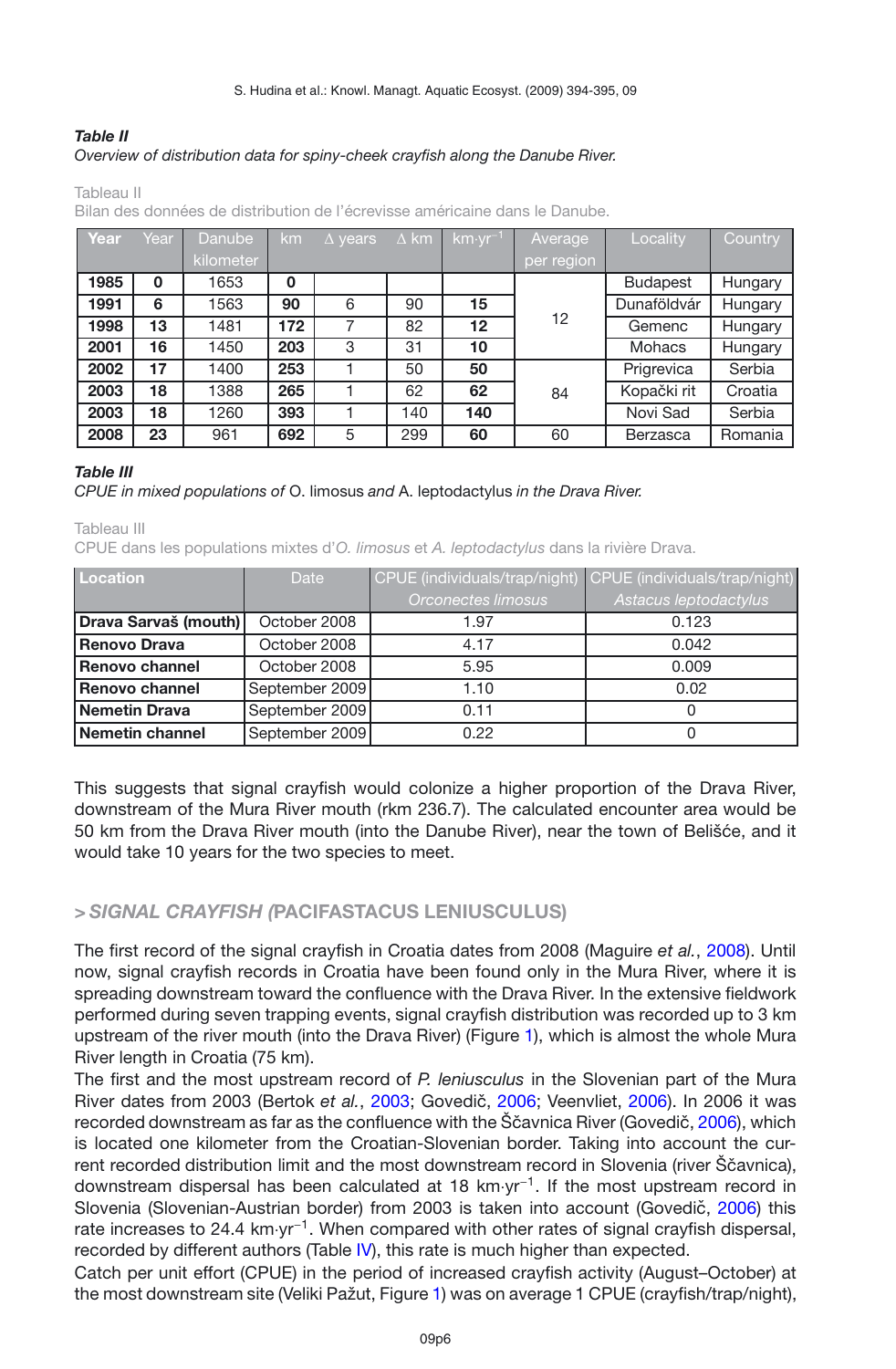### <span id="page-6-0"></span>*Table IV Signal crayfish dispersal speed data.*

Tableau IV

Vitesse de dispersion de l'écrevisse signal.

| <b>Authors</b>         | Year | Country | Recorded dispersal         | <b>Direction</b>        |
|------------------------|------|---------|----------------------------|-------------------------|
|                        |      |         | speed $(km \cdot yr^{-1})$ |                         |
| <b>Holdich</b>         | 1995 | UK.     |                            | downstream              |
| Peay                   | 1997 | UK      | 1.27                       | downstream              |
| <b>Guan and Wiles</b>  | 1997 | UK      | 1.1                        | downstream and upstream |
| <b>Peay and Rogers</b> | 1999 | UK      | 1.2                        | downstream              |
| Bubb et al.            | 2005 | UK      | 1.8                        | downstream              |
| Bubb et al.            | 2005 | UK      | $0.35 - 0.47$              | upstream                |
| Dubois et al.          | 2006 | France  | $0.5 - 1$                  | along shoreline         |
| Weinländer and Füreder | 2009 | Austria | $1.9 - 7$                  | downstream              |
| Weinländer and Füreder | 2009 | Austria | $0.5 - 4$                  | upstream                |

#### <span id="page-6-1"></span>*Table V*

*CPUE for* P. leniusculus *at the most upstream site (Sv. Martin) and the most downstream site (Veliki Pažut) of its distribution in the Mura River.*

Tableau V

CPUE de *P. leniusculus* dans le site le plus en amont (Sv. Martin) et le site le plus en aval (Veliki Pažut) de sa distribution dans la rivière Mura.

| <b>Location</b>     | Date           | CPUE (individuals/trap/night) |  |
|---------------------|----------------|-------------------------------|--|
| Mura - Sv. Martin   | October 2008   | 4.86                          |  |
| Mura - Sv. Martin   | August 2009    | 6.17                          |  |
| Mura - Sv. Martin   | September 2009 | 4.29                          |  |
| Average             | 5.10           |                               |  |
| Mura - Veliki Pažut | September 2009 |                               |  |
| Average             |                |                               |  |

while at the most upstream site (Sv. Martin, Figure [1\)](#page-4-0) it was 5.1 CPUE (Table [V\)](#page-6-1). During the fieldwork performed in 2008–2009, no noble crayfish were caught in the Mura River. However, literature data suggest that the noble crayfish was present at some of the examined localities in 2007. Noble crayfish populations have been recorded in the nearby Drava River watercourse, as well as in several surrounding channels and ponds (Figure [1\)](#page-4-0). Within the trapping events in July and September 2009, 16 locations in the Drava River, upstream of the confluence with the Mura River, and 14 locations downstream of the confluence were inspected. No crayfish were recorded in the Drava River within these trapping events.

# **DISCUSSION**

The occurrence of two NICS in Croatia is most probably the result of species dispersal along the Danube and the Mura rivers. Since crayfish are not regarded as a commercial item in the northern and eastern parts of Croatia, it is not likely that deliberate introductions of these species have occurred in Croatia. However, these events cannot be excluded as one of the possible means of NICS dispersal. Deliberate introductions are considered as one of the two most likely factors of the fast downstream spread of *O. limosus* along the Danube River (Puky and Schad, [2006](#page-10-9); Puky, [2009](#page-10-13)). Also, as Puky and Schad [\(2006\)](#page-10-9) argued, unknown translocations by boat traffic along the Danube River cannot be excluded as a possible introduction route for spiny-cheek crayfish. Boat traffic in the Danube River was given as a possible cause in the formation of an isolated population in the Ölhafen, in the south-eastern part of Vienna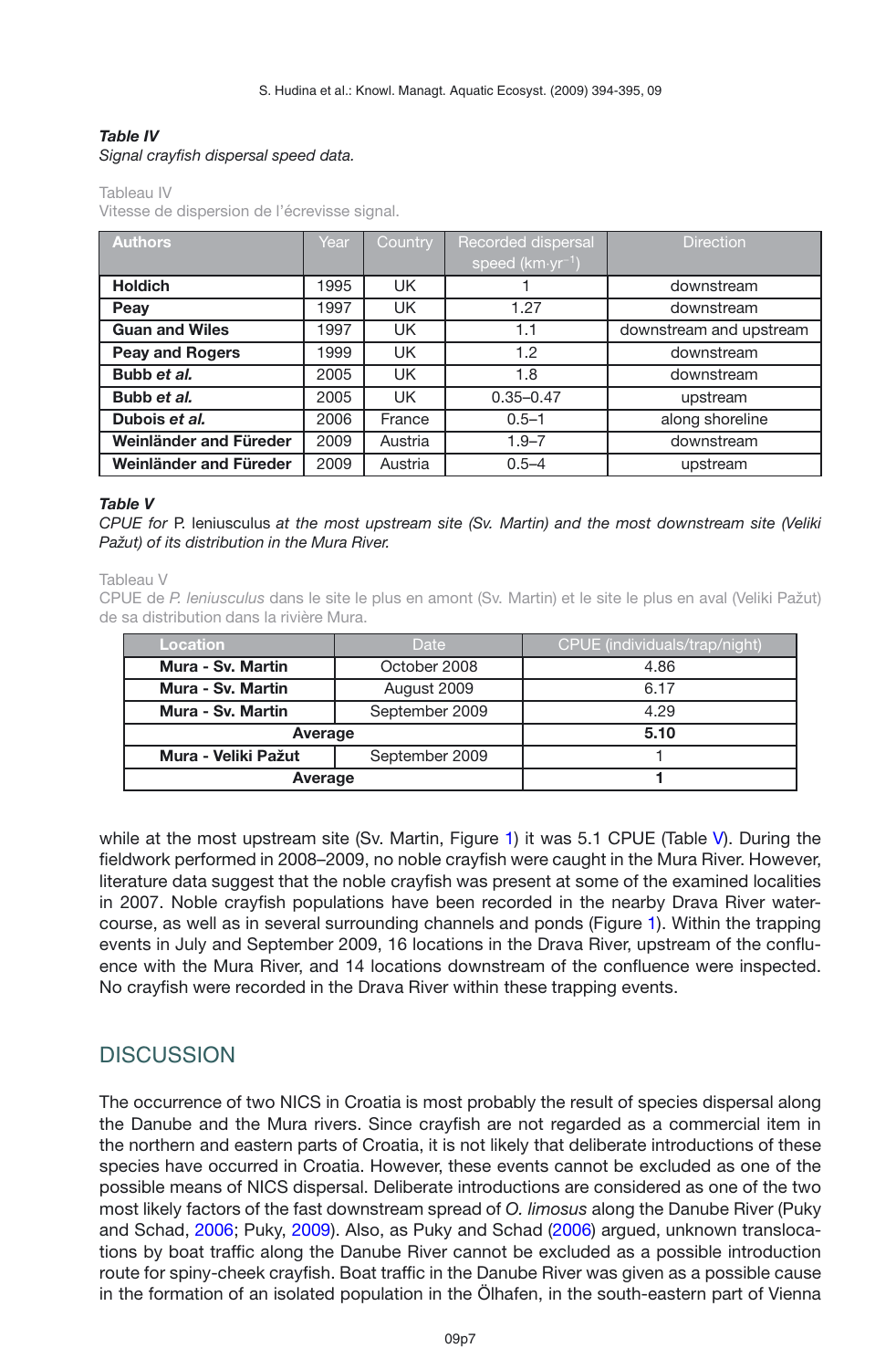(Pöckl, [1999](#page-10-2)); therefore, this factor could have influenced the colonization of the Hungarian, Croatian, Serbian and Romanian parts of the Danube River by *O. limosus*.

The invasive spiny-cheek crayfish is present in the Croatian section of the Danube River where it spread from Hungary, and recently it has started its spread into the Drava River. The recorded dispersal rate in the Drava River (2.5 km⋅yr<sup>-1</sup>) is much lower than the literature records for the region (Puky and Schad, [2006](#page-10-9)), due to the dispersal direction (upstream). The comparison of CPUE for *O. limosus* in the main watercourse (the Drava River) and the adjacent channel (Renovo) shows that population density in the channel is two times higher than in the main watercourse (Table [III\)](#page-5-1). Apparently *O. limosus* uses the main watercourse (the Drava and the Danube rivers) for migration and dispersal, while it primarily inhabits channels where it establishes dense populations which form the basis for further dispersal. All of the *O. limosus* records in Croatia were found at altitudes of 100 m, while in some European countries such as Switzerland, they were recorded as high as 800 m a.s.l. (Hefti and Stucki, 2006). As the Danube and the Drava rivers are at lower altitudes, the invasion has the potential to spread over the vast majority of water bodies in the Danube River catchment of Croatia.

In the Drava River *O. limosus* coexists with the native *A. leptodactylus*. In mixed populations, *O. limosus* exhibits higher population densities (approximately 16 times higher) than the native species; therefore, its impact on the river ecosystem may be stronger.

Signal crayfish records in the Slovenian and Croatian parts of the Mura River are considered to be the consequence of its spread from Austria where it was introduced in the 1970s (Pöckl, [1999;](#page-10-2) Pöckl and Pekny, [2002\)](#page-10-14), and to date it has been recorded in at least 119 localities all over Austria (Pöckl, [1999](#page-10-2)). The downstream dispersal rate calculated from our data  $(18–24.4 \text{ km}\cdot\text{yr}^{-1})$  is very high compared with the results of other authors (Table [IV\)](#page-6-0). Among the analyzed literature data, the highest downstream dispersal rate was recorded in Austria at 7 km·yr−<sup>1</sup> (Weinländer and Füreder, [2009](#page-10-15)), which is still 2.5 times lower than the values obtained in this study. The fast spread of the signal crayfish along the Mura River could perhaps be the consequence of hydrological conditions. The average discharge of the Mura River in Slovenia is 162 m<sup>3</sup>·s<sup>-1</sup>, with the average annual maxima, in the period 1961–2005, 658 m<sup>3</sup>·s<sup>-1</sup> and 646 m<sup>3</sup>·s<sup>-1</sup> at the upper and the lower sections of the Mura River, respectively (Globevnik and Mikloš, [2009](#page-9-14)). Changes in the water flow and sediment transport dynamics observed in the Mura River since the 1960s have been influenced by the construction of hydropower plants in the upper parts of the Mura River in Austria. Cumulative effects from extensive water abstractions and limited drainage of water in the river and tributary system resulted in an extensive lowering of the river bed and groundwater level, as well as an increased level of erosion (Globevnik and Kaligarič, [2005](#page-9-15)). With these hydromorphological changes, floods have almost doubled since the 1960s (Globevnik and Kaligarič, [2005](#page-9-15)). All the abovementioned aspects of hydrological changes, such as changes in the flow dynamics with high discharge peaks and frequent flooding, could potentially facilitate the fast dispersal rate of signal crayfish along the Mura River. The influence of flood events on crayfish downstream dispersal has been observed by several authors (*e.g.* Momot, [1966](#page-10-16)). On the other hand, the calculated high dispersal rate may also be the consequence of the undetected presence of signal crayfish in the Croatian part of the Mura before 2008 or Slovenian part of the Mura River before 2003. Lastly, human interference (deliberate introductions) cannot be excluded as a possible explanation of the recorded fast range expansion.

Signal crayfish population densities are high at the most upstream sites in the Croatian part of the Mura River (5.1 CPUE), and entirely dominated by this species. No noble crayfish have been caught since 2007 in any section of the Mura River. These data are still not sufficient to confirm that the noble crayfish has been displaced from the Mura River in Croatia, although research in other countries shows that replacement of the native by the invasive crayfish can take place. In many water bodies of Austria, replacement of the noble crayfish by the signal crayfish has been recorded in a period of 4–5 years (Pöckl, [1999\)](#page-10-2). In Germany, a slow upward displacement of the stone crayfish, *Austropotamobius torrentium*, by plague-free signal crayfish was observed (Huber and Schubart, [2005](#page-9-16)). No impact of signal crayfish has yet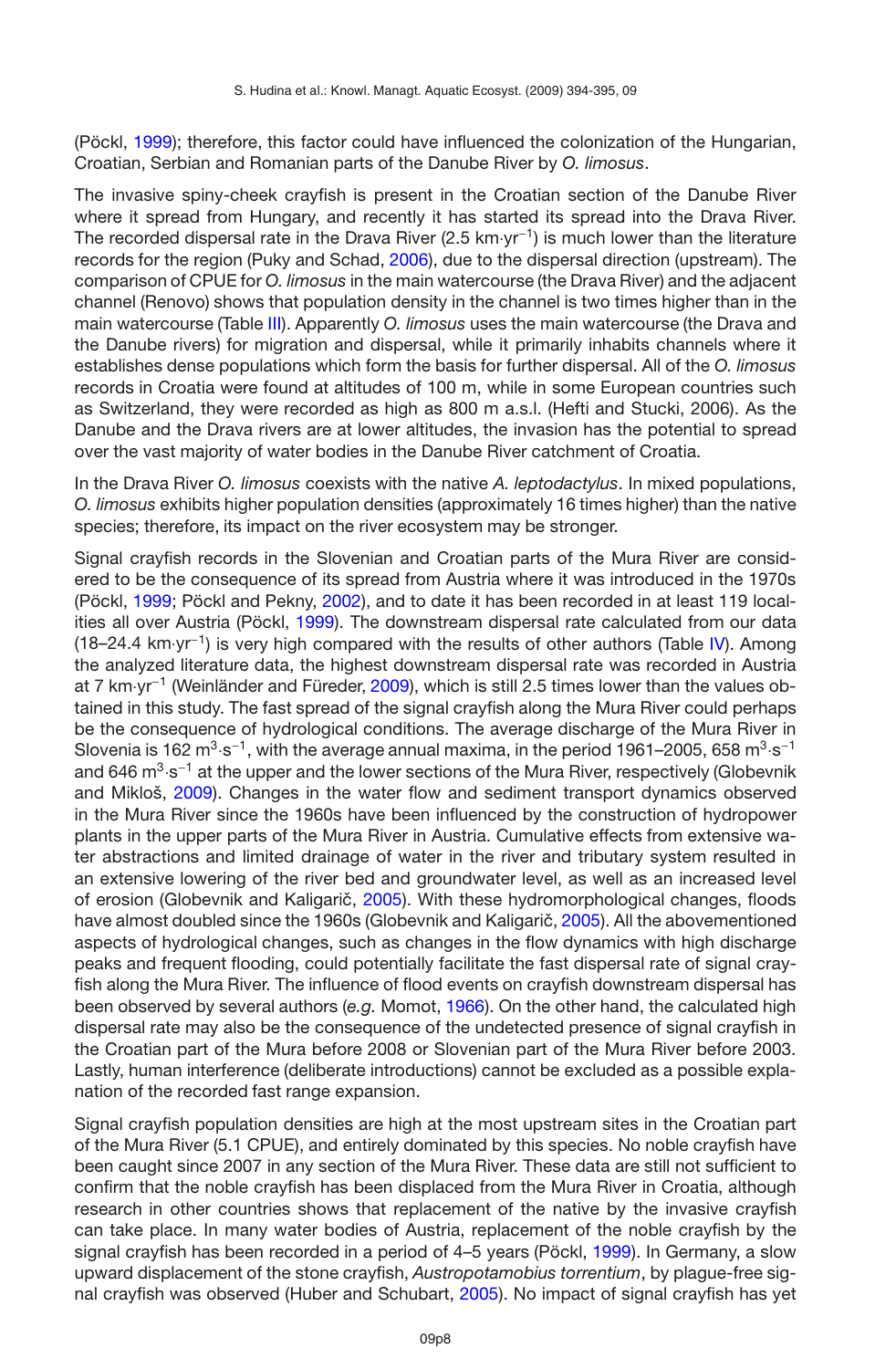been observed on stone crayfish populations in the tributaries of the Mura River in Slovenia (Govedič, pers. comm.).

The noble crayfish populations are still numerous in the side channels and ponds between the Mura River and the Drava River. Pond populations were mainly formed by deliberate introductions by local fishermen approximately 20 years ago. Signal crayfish populations have not been recorded in any of the ponds yet. These ponds are isolated and maintain stable noble crayfish populations as no crayfish trapping occurs in this area. Isolated populations of ICS have an increasing importance as refuge sites and potential pools of genetic diversity for repopulation in the future. Therefore, ponds between the Mura River and the Drava River could represent possible sites for native noble crayfish conservation in the Drava River basin. Calculated species dispersal rates for both NICS were based upon the assumption that the last NICS record (the most downstream in the case of *P. leniusculus* in the Mura River, and the most upstream in the case of *O. limosus* in the Drava River) represents the distribution front. However, as trapping activities are biased towards larger specimens (Hogger, [1988;](#page-9-17) Price and Welch, [2009\)](#page-10-17) it is very likely that the actual distribution front has not been precisely located, because population densities at the front will be very low and possibly dominated by smaller individuals.

The calculated encounter area in the Drava River and timing (10 years from now, at rkm 50) are very speculative as they presume the same dispersal rate for signal crayfish in the Drava River as in the Mura River, which is highly unlikely due to differences in hydrological regimes and other environmental characteristics. Also, this calculation does not take into account the influence of human facilitation of dispersal through intentional or unintentional introductions on the calculated and predicted dispersal values.

# CONCLUSION

Two NICS recorded in the Drava River catchment are experiencing a fast expansion rate. The fast downstream dispersal rate of the signal crayfish in the Mura River is in agreement with the rates of downstream dispersal of spiny-cheek crayfish in the Danube catchment. The fast range expansion of these two species in large rivers was recorded by several authors who consider it as a consequence of either undefined biological or ecological factors or human interference. Regardless of the exact cause, it seems that large rivers of the Black Sea drainage system represent an important corridor for fast downstream dispersal of invasive crayfish. In the Drava River catchment, the crayfish fauna could become completely dominated by two NICS if no management activities are put into action. Finally, due to the speed and intensity of dispersal, the invasion in the Drava river catchment has the potential to spread in the vast majority of water bodies in NE Croatia.

# ACKNOWLEDGEMENTS

We would like to thank Tomislav Devčić, Mišo Rašan and his students, Krešimir Žganec and Jasna Lajtner, who helped us during the fieldwork. Also, we appreciate very much the support from the Siniša Golub and the Public Institution for Nature Protection of Medimuje County ¯ and Hrvoje Domazetović from the Nature Park Kopački rit. This research is funded by the Ministry of Science Education and Sports (research project 119-1193080-1231), Directorate for Nature Protection of Ministry of Culture, State Institute for Nature Protection and Croatian Waters. Finally, we want to thank Nika Galić and the two unknown referees for their comments and improvements on the earlier version of the manuscript.

# **REFERENCES**

Bern Convention. [http://conventions.coe.int/Treaty/EN/Treaties/Html/104.htm,](http://conventions.coe.int/Treaty/EN/Treaties/Html/104.htm) Accessed September 2009.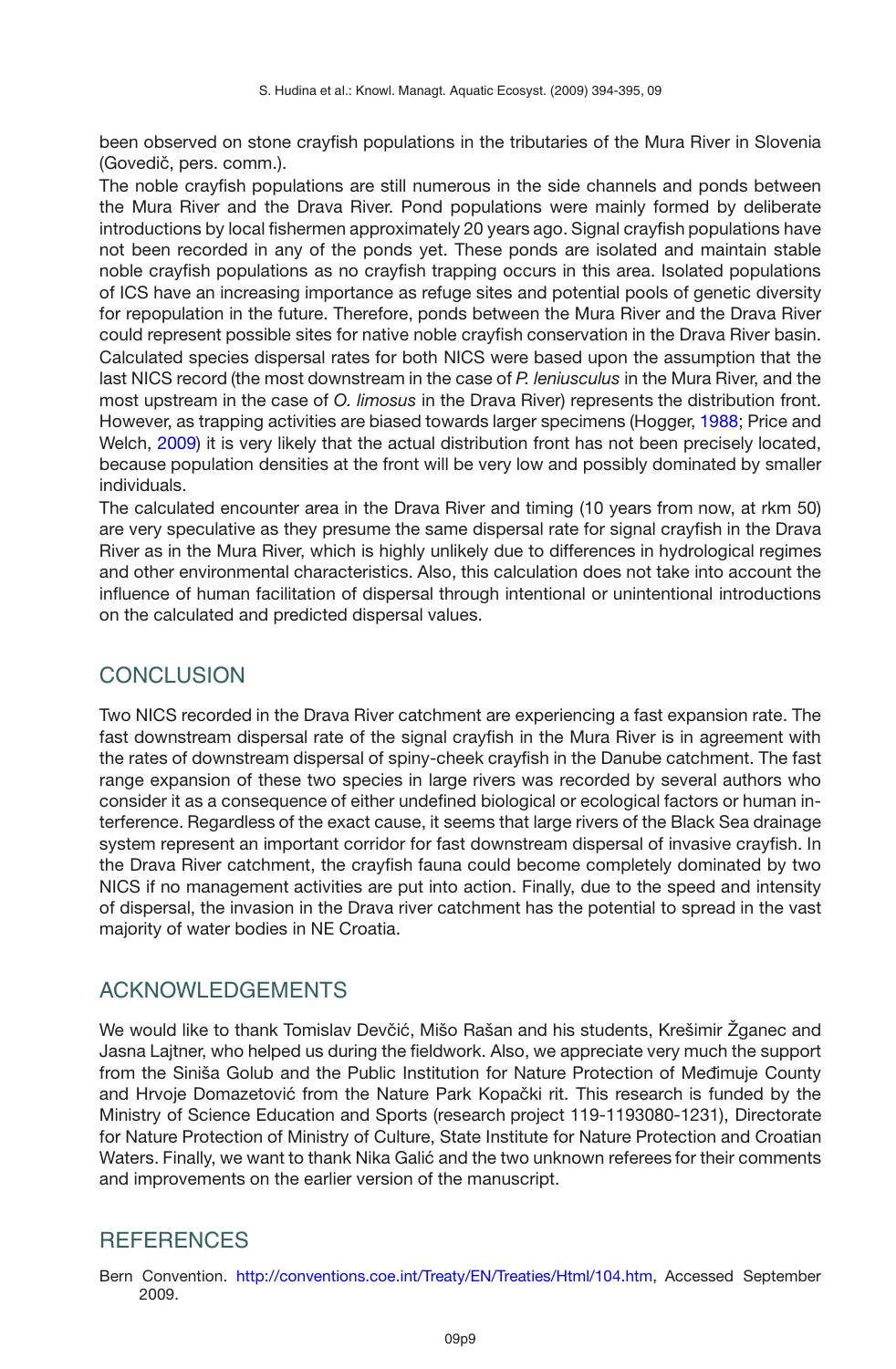- <span id="page-9-10"></span>Bertok M., Budihna N. and Povž M., 2003. Strokovne osnove za vzpostavljanje omrežja Natura 2000 Ribe (Pisces), Piškurji (Cyclostomata), raki deseteronožci (Decapoda). Zavod za ribištvo, Ljubljana, 371 p.
- Bubb D.H., Thom T.J. and Lucas M.C., 2005. The within-catchment invasion of the non-indigenous signal crayfish *Pacifastacus leniusculus* (Dana), in upland rivers. *Bull. Fr. Pêche Piscic.,* 376-377, 665–673.
- Diéguez-Uribeondo J. and Söderhäll K., 1993. *Procambarus clarkii* Girard as a vector for the crayfish plague fungus, *Aphanomyces astaci* Schikora. *Aquacult. Fish. Manage.*, *24*, 761–765.
- Dubois J.P., Gillet V. and Michoud M., 2006. Extension d'une espèce envahissante : suivi de la population d'écrevisse signal (*Pacifastacus leniusculus* Dana) au Léman à l'ouest de Thonon-les-Bains, entre 2001 et 2005 – Impact de la pêche. *Bull. Fr. Pêche Piscic.*, 382, 45–56.
- <span id="page-9-15"></span>Globevnik L. and Kaligarič M., 2005. Hydrological changes of the Mura River in Slovenia accompanied with habitat deteoration in the riverine space. *RMZ - Materials and Geoenvironment*, *52*, 1, 45–49.
- <span id="page-9-14"></span>Globevnik L. and Mikloš M., 2009. Boundary conditions of morphodynamic processes in the Mura River in Slovenia. Catena, *79*, 265–276.
- <span id="page-9-11"></span>Govedič M., 2006. Potočni raki Slovenije : razširjenost, ekologija, varstvo. Center za kartografijo favne in flore, Miklavž na Dravskem polju, 15 p.
- <span id="page-9-12"></span>Govedič M., Bedjanič M., Grobelnik V., Kapla A., Kus Veenvliet J., Šalamun A., Veenvliet P. and Vrezec A., 2007. Dodatne raziskave kvalifikacijskih vrst Natura 2000 s predlogom spremljanja stanja – raki. Center za kartografijo favne in flore, Miklavž na Dravskem polju, 128 p.
- Guan R.-Z. and Wiles P.R., 1999. Growth and reproduction of the introduced crayfish *Pacifastacus leniusculus* in a British lowland river. *Fisheries Research*, 42, 245–259.
- Hefti D. and Stucki P., 2006. Crayfish management for Swiss waters. *Bull. Fr. Pêche Piscic.*, 380-381, 937–950.
- <span id="page-9-3"></span>Hobbs H.H. III, Jass J.P. and Huner J.V., 1989. A review of global crayfish introductions with particular emphasis on two North American species (Decapoda, Cambaridae). *Crustaceana*, *56*, 299–316.
- <span id="page-9-17"></span>Hogger J.B., 1988. Ecology, population biology and behaviour. *In*: Holdich D.M. and Lowery R.S. (eds.), Freshwater crayfish: Biology, Management and Exploitation, The University Press, Cambridge, 114–144.
- <span id="page-9-4"></span>Holdich D.M., 2002. Distribution of crayfish in Europe and some adjoining countries. *Bull. Fr. Pêche Piscic.*, 367, 611–650.
- <span id="page-9-2"></span>Holdich D.M. and Pöckl M., 2007. Invasive crustaceans in European inland waters. *In*: Francesca Gherardi (ed.), Biological invaders in inland waters: Profiles, distribution, and threats, Springer, 29–75.
- Holdich D.M. and Rogers W.D., 1995. Crayfish survey of the River Wharfe, University of Nottingham.
- <span id="page-9-16"></span>Huber M.G.J. and Schubart C.D., 2005. Distribution and reproductive biology of *Austropotamobius torrentium* in Bavaria and documentation of a contact zone with the alien crayfish *Pacifastacus leniusculus*. *Bull. Fr. Pêche Piscic.*, 376-377, 759–776.
- <span id="page-9-13"></span>Karaman I. and Machino Y., 2004. Occurrence of the spiny-cheek crayfish (*Orconectes limosus*) and the Chinese mitten crab (*Eriocheir sinensis*) in Serbia. *Crayfish news*, *26*, 2, 19–20.
- <span id="page-9-6"></span>Lodge D.M., Kershner M. and Aloi J., 1994. Effects of and omnivorous crayfish (*Orconectes rusticus*) on a freshwater littoral food web. *Ecology*, *15*, 5, 1265–1281.
- <span id="page-9-1"></span>Lodge D.M., Stein R.A., Brown K.M., Covich A.P., Bronmark C., Garvey J.E. and Klosiewski S.P., 1998. Predicting impact of freshwater exotic species on native biodiversity: challenges in spatial scaling. *Aust. J. Ecol.*, *23*, 53–67.
- <span id="page-9-0"></span>Lodge D.M., Taylor C.A., Holdich D.M. and Skurdal J., 2000. Nonindigenous crayfishes threaten North American freshwater biodiversity: Lessons from Europe. *Fisheries*, *25*, 7–20.
- <span id="page-9-5"></span>Machino Y., Füreder L., Laurent P.J. and Petutschnig J., 2004. Introduction of the white-clawed crayfish *Austropotamobius pallipes* in Europe. *Ber. naturwiss.-med. Verein Innsbruck*, *91*, 187–212.
- <span id="page-9-8"></span>Maguire I. and Gottstein-Matočec S., 2004. The distribution pattern of freshwater crayfish in Croatia. *Crustaceana*, *77*, 1, 25–49.
- <span id="page-9-7"></span>Maguire I. and Klobučar G.I.V., 2003. Appearance of *Orconectes limosus* in Croatia. *Crayfish news*, 3, 25, 7.
- <span id="page-9-9"></span>Maguire I., Klobučar G.I.V., Marčić Z. and Zanella D., 2008. The first record of Pacifastacus leniusculus in Croatia. *Crayfish news*, *30*, 4, 4.